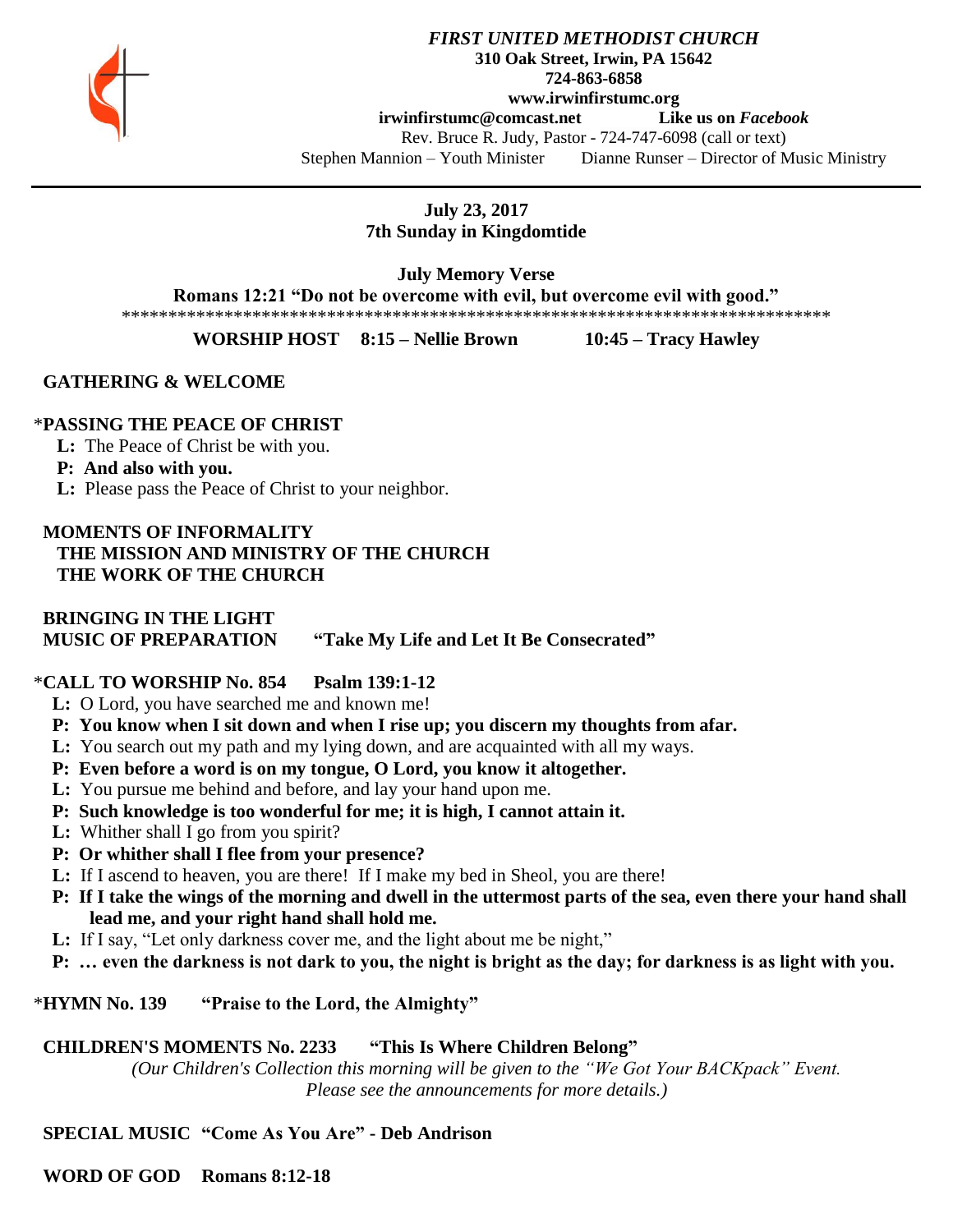**PRESENTATION OF GOD'S TITHES AND OUR OFFERINGS OFFERTORY "The Day Thou Gavest, Lord, Has Ended"** \***DOXOLOGY No. 95 Praise God, from whom all blessings flow; praise Him, all creatures here below: praise Him above ye heavenly host; praise Father, Son, and Holy Ghost. Amen**

\***PRAYER OF DEDICATION AND THANKS**

\***HYMN No. 328 "Surely the Presence of the Lord Is in This Place"**

### **JOYS AND CONCERNS**

 **For our joys we say: "Praise the Lord." For our concerns we say: "Lord, hear our prayers."**

### **PASTORAL PRYER & THE LORD'S PRAYER**

 **Our Father who art in heaven, hallowed be thy name, thy kingdom come, thy will be done on earth as it is in heaven. Give us this day our daily bread; and forgive us our trespasses as we forgive those who trespass against us. And lead us not into temptation, but deliver us from evil, for thine is the kingdom, and the power and the glory forever. AMEN.**

\***SERMON SCRIPTURE Matthew 13:24-30, 36-43**

 **SERMON "Parable of the Weeds"**

 **UNISON PRAYER No. 597 For the Spirit of Truth**

 **From the cowardice that dares not face new truth,**

**… from the laziness that is contented with half-truth,**

**… from the arrogance that thinks it knows all truth,**

**… Good Lord, deliver me. Amen**

\***HYMN No. 2241 "The Spirit Sends Us Forth to Serve"**

### \***BENEDICTION**

\***MUSIC OF PARTING "I'm Gonna Live So God Can Use Me"**

\***Please stand if you are able** *The service is under the control of the Holy Spirit. The altar rail is always open.*

\*\*\*\*\*\*\*\*\*\*\*\*\*\*\*\*\*\*\*\*\*\*\*\*\*\*\*\*\*\*\*\*\*\*\*\*\*\*\*\*\*\*\*\*\*\*\*\*\*\*\*\*\*\*\*\*\*\*\*\*\*\*\*\*\*\*\*\*\*\*\*\*\*\*\*\*

### **SERVING YOU TODAY**

**USHERS TEAMS:**  $8:15 - Men's Group$   $10:45 - Tom Lehner$ 

**SOUND TEAM:** 8:15 – Jason Kirsch, Fritz Runser 10:45 – Penny Brant & Josh Burger **NURSERY:** Our Nursery (birth through age 5) is open during the 10:45 worship service. In the event that there is no

attendent in the nursery, parents are still welcome to use the nursery however they must stay with their children.

**ALTAR FLOWERS:** The flowers on the Altar today are presented by Bob and Alice Hubert in memory of love ones.

#### \*\*\*\*\*\*\*\*\*\*\*\*\*\*\*\*\*\*\*\*\*\*\*\*\*\*\*\*\*\*\*\*\*\*\*\*\*\*\*\*\*\*\*\*\*\*\*\*\*\*\*\*\*\*\*\*\*\*\*\*\*\*\*\*\*\*\*\*\*\*\*\*\*\*\*\* **THIS WEEK AT OUR CHURCH**

**8:00 AM – 1:00 PM on Monday thru Thursday; 8:00 AM – Noon on Friday Pastor Bruce – 10:00 AM – 1:00 PM Tuesday, Wednesday & Thursday**

724-747-6098 (call or text) or email at [preacherptl@gmail.com](mailto:preacherptl@gmail.com)

*Please feel free to contact Pastor Bruce if you are in need of a pastoral visit.*

**Today, Sunday, July 23**

 8:00 Prayer 8:15 Worship Service  $0.20 \pm 1.1$   $0.20 \pm 1.5$ 

**Thursday, July 27** 6:30 NA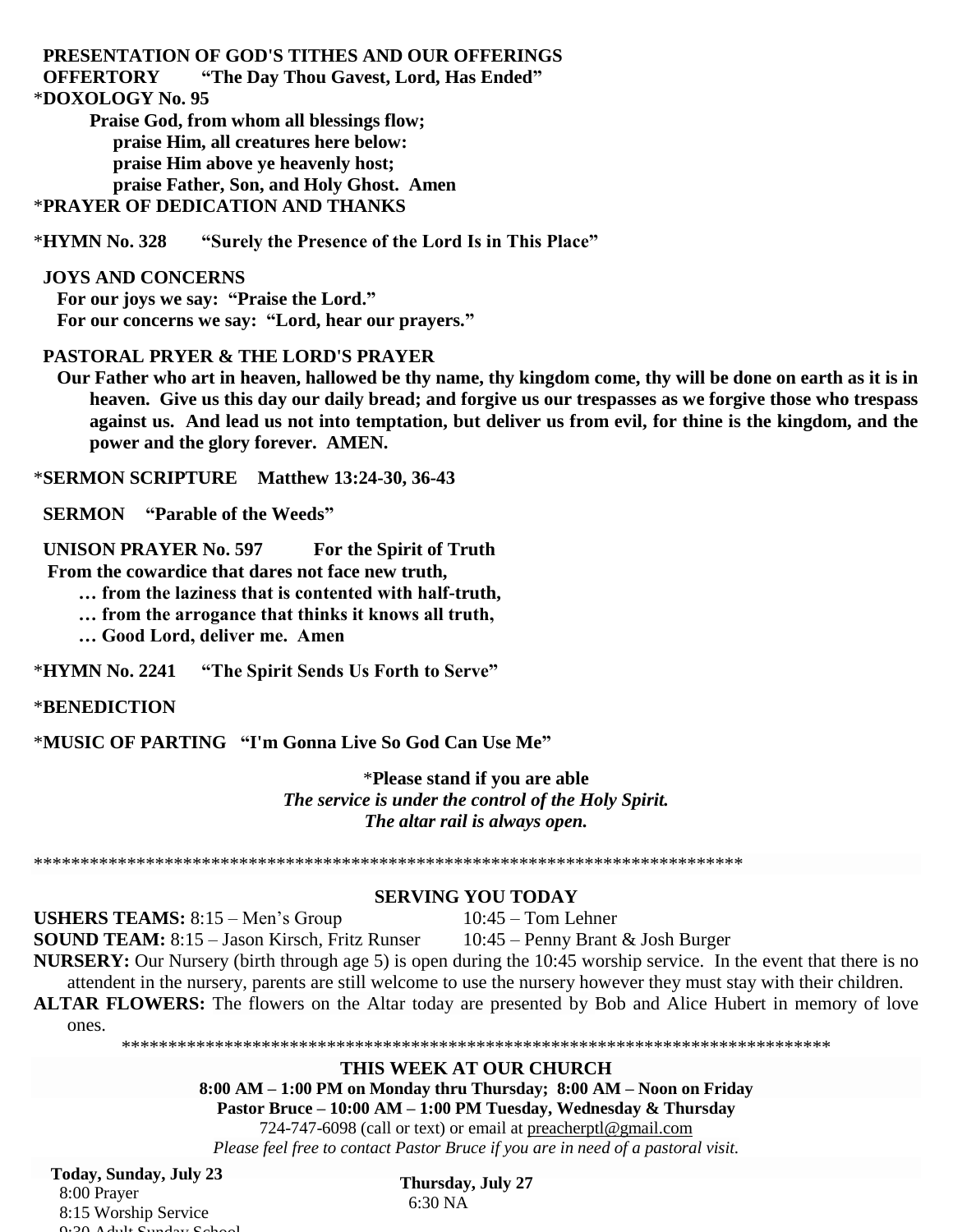#### Monday, July 24

6:30 Grief Support

#### Tuesday, July 25

6:15 TOPS 7:00 Church Council 7:30 NA

#### **Wednesday, July 26**

1:00 Bible Study 6:00 Healing Service 7:00 Nurture/Witness Meeting 7:00 Quilting 

Friday, July 28 2:00 Youth Group to Caddy Shak (see announcement) 6:00 Simms/Ricci Wedding Rehearsal

Saturday, July 29 2:30 Simms/Ricci Wedding 6:00 Contemporary Worship Service & **Prayer Shawl Dedication** 

#### **Next Sunday, July 30 Praver Shawl Dedication**

8:00 Prayer 8:15 Worship Service 9:30 Adult Sunday School 10:45 Worship Service

# ANNOUNCEMENTS

**CHILDREN'S COLLECTIONS:** The Children's Collection this week will be given to the 2<sup>nd</sup> Annual "We Got Your BACKpack" Event

August 12, 2017 from 11AM-1PM

At Irwin Park

Hosted by the Norwin Ministerium

Please see the bulletin insert or the table in the Narthex for a list of items needed.

Visit facebook.com/norwinbackpacks for more information on how you can help.

# "STITCH IN FAITH MINISTRY"

**Meeting Place:** the Upper Room off the balcony (previously the District Superintendent's office) **Date:** Wednesday, July  $26^{th}$  from  $7:00 - 8:00$  PM **Ministry**: We will be making prayer quilts. What to Bring: Yourself and the desire to make prayer quilts. No experience is required. We would love for all who are able to come and join the fun! **Quilting Instructor:** Mary Reed (724-864-5376) **Direct questions to:** Mary Reed or Cindi Painter (724-446-0224)

**Dedication of the Prayer Quilts/Shawls** will be at each service July  $29<sup>th</sup>$  &  $30<sup>th</sup>$ . Please see Mary Reed, Burnetta Green, or Cindi Painter to obtain a Prayer Card to be attached prior to the services.

Friday July 28: Join us for a great day at Caddie Shak! Meet at the church at 1pm. We will enjoy unlimited-ride wrist bands from 2-5pm, stop for dinner, and return to the church around 7pm. Cost will be about \$17 (price may vary depending on number of attendees). Please bring cash for tickets and dinner. No RSVP needed.

Any questions: contact Stephen at pastormannion@gmail.com or 412-610-3289. Don't be shy, leave a voicemail!